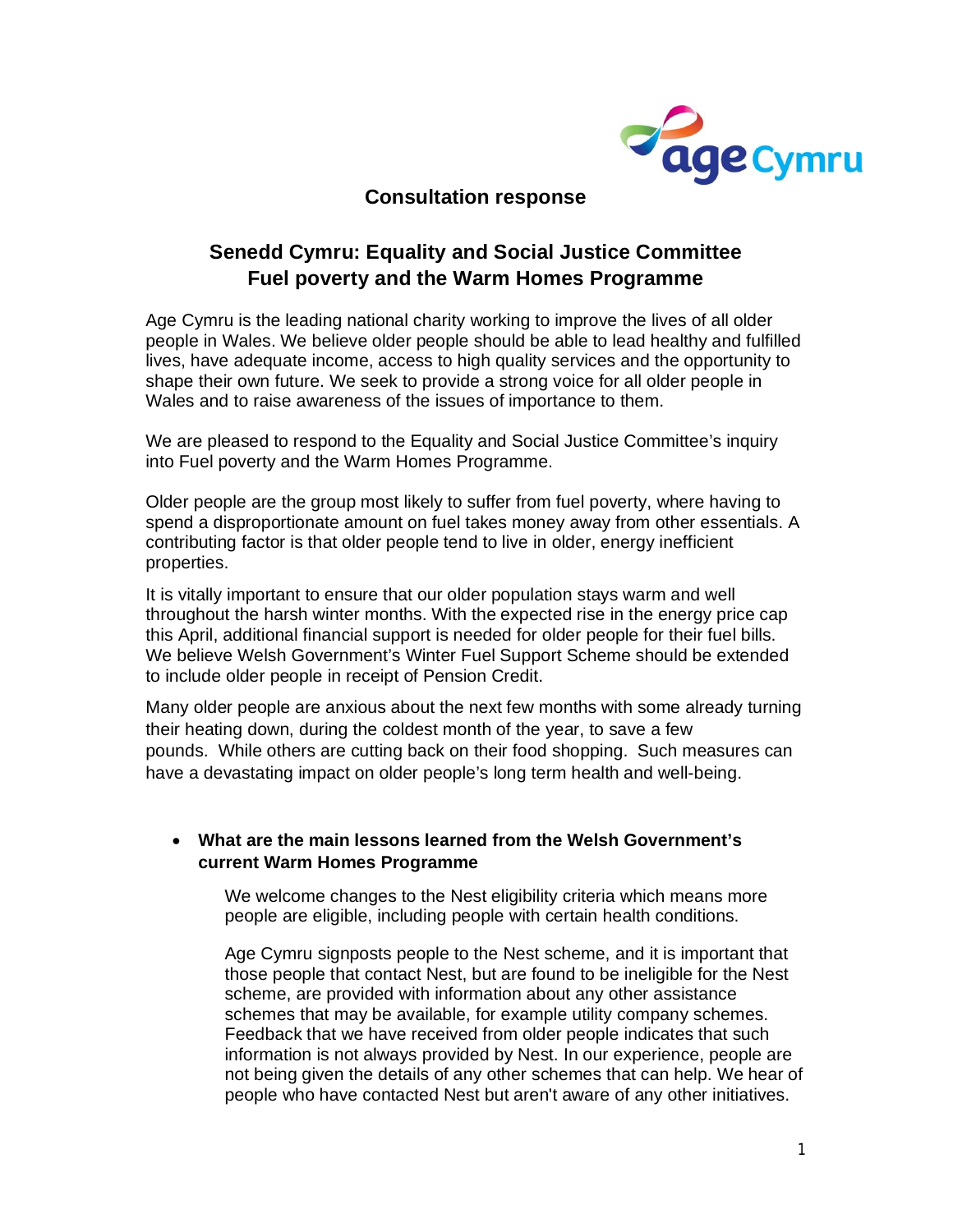We receive calls from people after having been to Nest, saying we can advise them on other schemes. We would question why Nest isn't advising people on other schemes that are available.

We believe that there should be a person-centred, holistic approach to ensure that people are aware of all types of support available, and are provided with information about any other assistance schemes that may be available. A cross-referral arrangement would be able to help so many more people.

It is important that Welsh Government publishes an evaluation of the Warm Homes pilot scheme operating in Ceredigion and Gwynedd with reference as to how advice and support services should be provided in the future.

Another issue that has been raised with us regarding Nest is the maintenance/repair of Nest-installed boilers. We've heard from people who have contacted Nest when their Nest-installed boiler breaks down or is no longer efficient and have been told that they do not qualify for assistance as they've already received help from Nest, and are directed away for assistance.

 **How can the Welsh Government ensure that the next iteration of the Warm Homes Programme better aligns with its efforts to decarbonise Welsh housing?** 

To tackle fuel poverty effectively, Welsh Government must provide updated estimates on fuel poverty. Furthermore, we believe it is essential that Welsh Government publishes interim targets in its Tackling Fuel Poverty Plan to benchmark and assess progress in tackling fuel poverty. These targets should be measurable and time-bound, and accompanied by a detailed delivery plan.

We believe it is important that Welsh Government's proposed actions to decarbonise homes must consider how fuel poor households can be supported to mitigate any risks that decarbonisation may present to low income and vulnerable households, for example, whether available grants will be sufficient to cover the costs associated with the proposed switch from gas boilers to low-carbon heat pumps for homeowners in Wales.<sup>1</sup>

We believe that Welsh Government should undertake equality impact assessments to ensure that low income and vulnerable households are not disproportionately affected financially by the decarbonisation of the existing housing stock, to ensure a fair transition for older consumers in the move towards net zero.

Older people have voiced concerns about the potential disruption caused by retrofit programmes, and also concerns about potential fraud/scams by rogue traders under the guise of retrofit and other decarbonisation initiatives. It is

<sup>1</sup> BBC news (online) 19 October 2021. Heat pump grants worth £5,000 to replace gas boilers not enough, say critics - BBC News